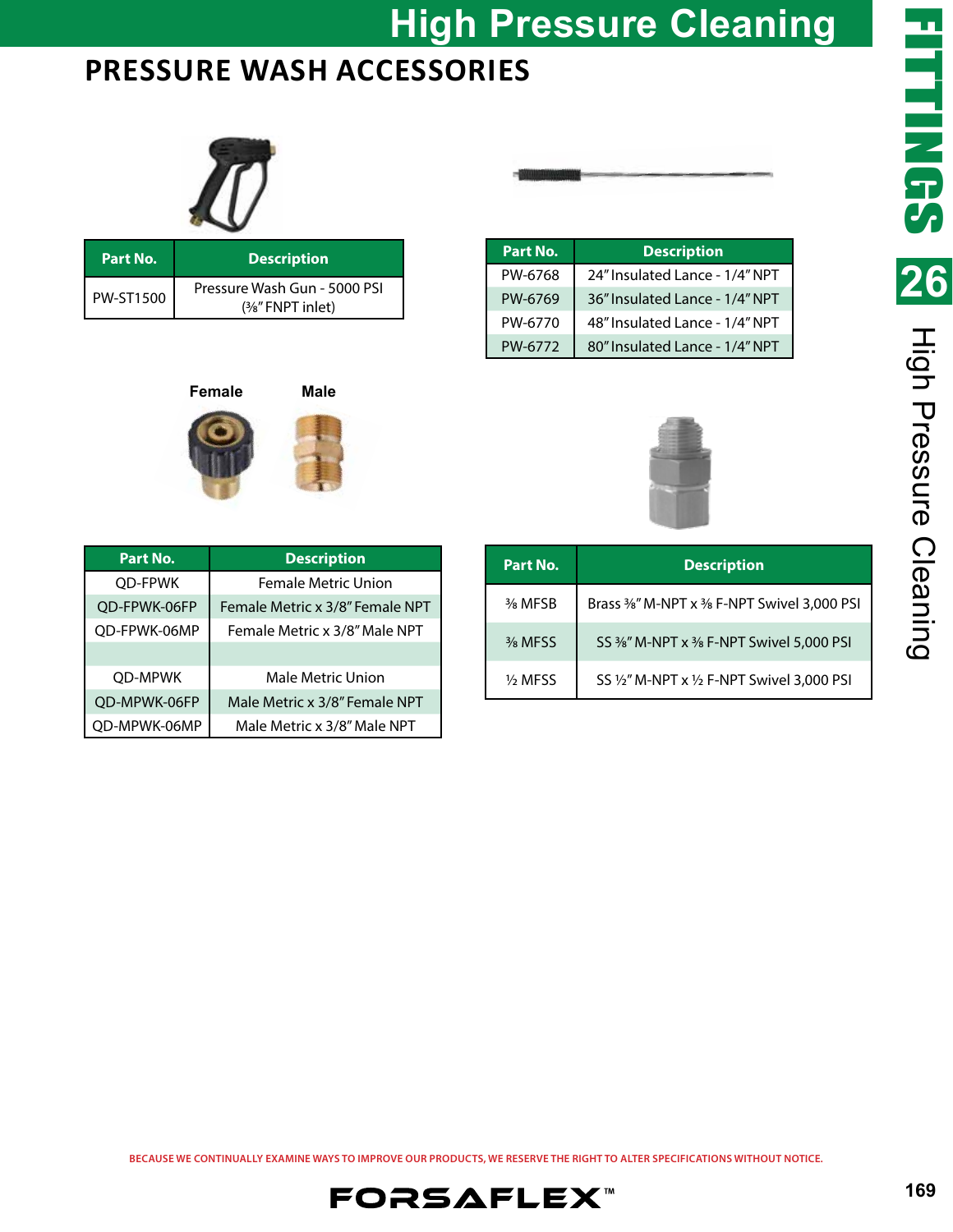High Pressure Cleaning

### **High Pressure Cleaning PRESSURE WASH HOSE & ACCESSORIES**

| <b>Red 0° Angle Nozzles for Blasting</b> |        |    |               |  |  |  |
|------------------------------------------|--------|----|---------------|--|--|--|
| Part No.                                 | Colour |    | Angle Orifice |  |  |  |
| PW-1808                                  | Red    | ∩° | 4.5           |  |  |  |
| PW-1811                                  | Red    |    | 60            |  |  |  |



**Orifice**

| <b>Yellow 15° Angle Nozzles for Flushing</b><br><b>Hard Surfaces</b> |               |            |               |  |  |
|----------------------------------------------------------------------|---------------|------------|---------------|--|--|
| Part No.                                                             | <b>Colour</b> |            | Angle Orifice |  |  |
| PW-1813                                                              | Yellow        | $15^\circ$ | 4.5           |  |  |
| PW-1816                                                              | Yellow        | $15^\circ$ | 6.0           |  |  |

| <b>Green 25° Angle Nozzles for Flushing</b><br>and Wet Sweeping |               |            |                |  |  |
|-----------------------------------------------------------------|---------------|------------|----------------|--|--|
| Part No.                                                        | <b>Colour</b> | Angle      | <b>Orifice</b> |  |  |
| PW-1818                                                         | Green         | $25^\circ$ | 4.5            |  |  |
| PW-1821                                                         | Green         | つら゜        | 6.0            |  |  |

| ۱                             |  |  |
|-------------------------------|--|--|
| ï<br>$\overline{\phantom{a}}$ |  |  |
|                               |  |  |

| <b>White 40° Angle Nozzles for Washing</b><br><b>Soft Surfaces</b> |               |              |                |  |  |
|--------------------------------------------------------------------|---------------|--------------|----------------|--|--|
| Part No.                                                           | <b>Colour</b> | Angle        | <b>Orifice</b> |  |  |
| PW-1823                                                            | White         | $40^{\circ}$ | 4.5            |  |  |
| PW-1826                                                            | White         | 40`          | 60             |  |  |



| . .         |  | 7.5  | 2.7 | 3.8 | 4.6 | 5.3  | 5.9  | 6.5  | 7.5  | 8.4  |
|-------------|--|------|-----|-----|-----|------|------|------|------|------|
| rifice      |  | 8.0  | 2.8 | 4.0 | 4.9 | 5.7  | 6.3  | 6.9  | 8.0  | 8.9  |
| 4.5         |  | 8.5  | 3.0 | 4.3 | 5.2 | 6.0  | 6.7  | 7.4  | 8.5  | 9.5  |
| 6.0         |  | 9.0  | 3.2 | 4.5 | 5.5 | 6.4  | 7.1  | 7.8  | 9.0  | 10.1 |
|             |  | 10.0 | 3.5 | 5.0 | 6.1 | 7.1  | 7.9  | 8.7  | 10.0 | 11.2 |
|             |  | 12.5 | 4.4 | 6.3 | 7.7 | 8.8  | 9.8  | 10.8 | 12.5 | 14.0 |
| <b>ning</b> |  | 15.0 | 5.3 | 7.5 | 9.2 | 10.6 | 11.8 | 12.9 | 15.0 | 16.8 |
| rifice      |  |      |     |     |     |      |      |      |      |      |

**Flow in gallons per minute (GPM) at various pump pressures**

**3.0** 1.0 1.5 1.8 2.1 2.3 2.5 3.0 3.3 **3.5** 1.2 1.8 2.1 2.5 2.8 3.0 3.5 3.9 **4.0** 1.4 2.0 2.4 2.8 3.1 3.5 4.0 4.5 **4.5** 1.5 2.2 2.7 3.1 3.5 3.8 4.5 3.0 **5.0** 1.8 2.5 3.1 3.5 3.9 4.3 5.0 5.6 **5.5** 1.9 2.8 3.4 3.9 4.3 4.8 5.5 6.2 **6.0** 2.1 3.0 3.7 4.2 4.7 5.2 6.0 6.7 **6.5** 2.3 3.3 4.0 4.6 5.1 5.6 6.5 7.3 **7.0** 2.5 3.5 4.3 4.9 5.5 6.1 7.0 7.8

**Pump Pressure 500 1000 1500 2000 2500 3000 4000 5000**

| Coupler |  |
|---------|--|











**BECAUSE WE CONTINUALLY EXAMINE WAYS TO IMPROVE OUR PRODUCTS, WE RESERVE THE RIGHT TO ALTER SPECIFICATIONS WITHOUT NOTICE.**

**FORSAFLEX**™